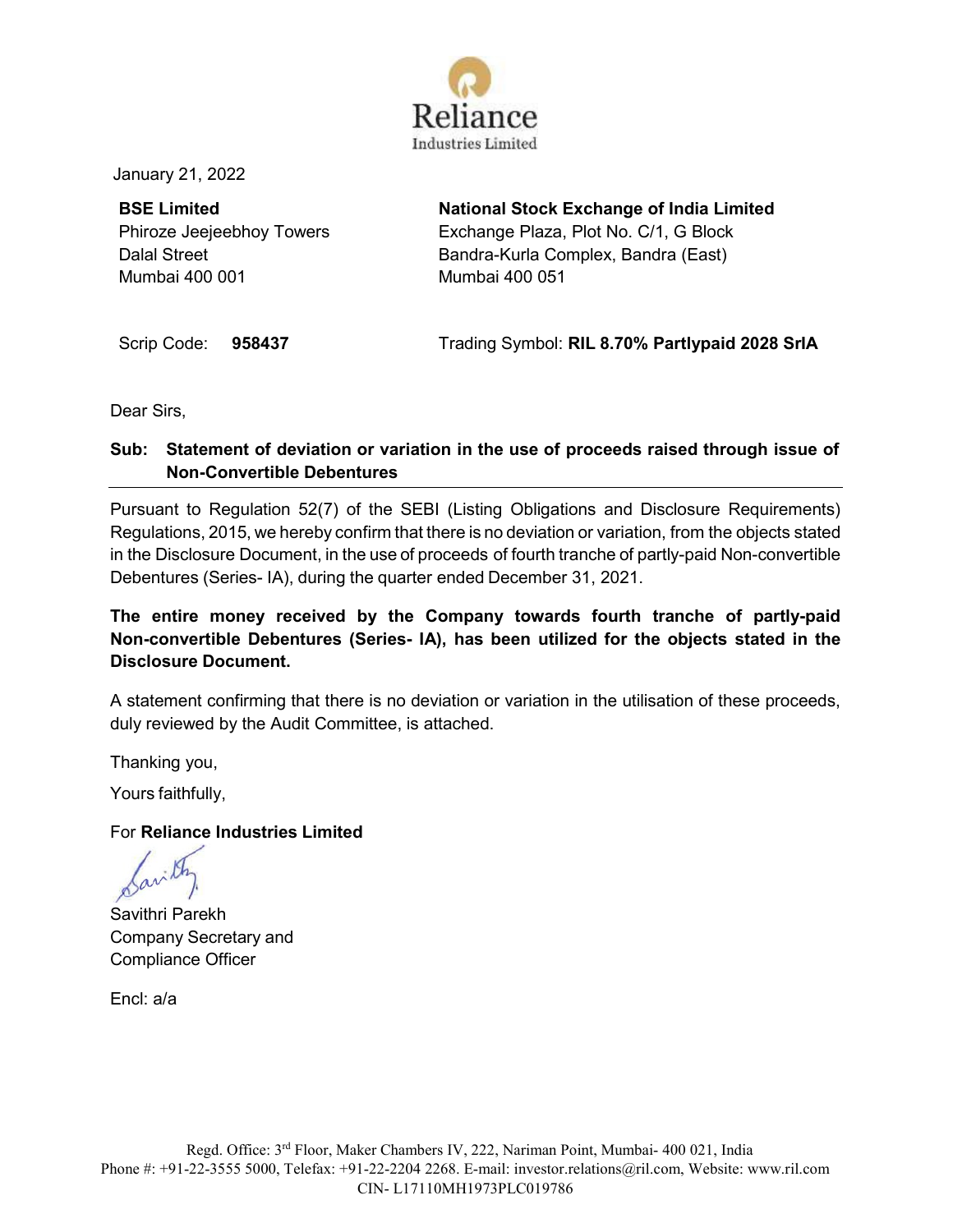

## **Statement of Deviation or Variation**

| <b>Name of listed entity</b>                 | <b>Reliance Industries Limited</b>               |  |  |  |
|----------------------------------------------|--------------------------------------------------|--|--|--|
| <b>Mode of Fund Raising</b>                  | Private Placement- fourth tranche of partly paid |  |  |  |
|                                              | Non-convertible Debentures (Series- IA)          |  |  |  |
| <b>Type of instrument</b>                    | <b>Non-Convertible Debentures</b>                |  |  |  |
| <b>Date of Raising Funds</b>                 | December 10, 2021                                |  |  |  |
| <b>Amount Raised</b>                         | Rs. 250 crore                                    |  |  |  |
|                                              |                                                  |  |  |  |
| Report filed for quarter ended               | December 31, 2021                                |  |  |  |
| Is there a Deviation / Variation in use      | No                                               |  |  |  |
| of funds raised?                             |                                                  |  |  |  |
| Whether any approval is required to          | Not Applicable                                   |  |  |  |
| vary the objects of the issue stated         |                                                  |  |  |  |
| in the prospectus/ offer document?           |                                                  |  |  |  |
| If Yes, details of the approval so           | Not Applicable                                   |  |  |  |
| required?                                    |                                                  |  |  |  |
| Date of approval                             | Not Applicable                                   |  |  |  |
|                                              |                                                  |  |  |  |
| <b>Explanation for Deviation / Variation</b> | Not Applicable                                   |  |  |  |
| <b>Comments of the Audit Committee</b>       | <b>None</b>                                      |  |  |  |
| after review                                 |                                                  |  |  |  |
| Comments of the auditors, if any             | Not Applicable as there is no deviation          |  |  |  |
|                                              |                                                  |  |  |  |

| Objects for which funds have been raised and where there has been a deviation, in the following table |                 |                   |                 |                 |                  |                 |  |
|-------------------------------------------------------------------------------------------------------|-----------------|-------------------|-----------------|-----------------|------------------|-----------------|--|
| Original                                                                                              | <b>Modified</b> | Original          | <b>Modified</b> | <b>Funds</b>    | <b>Amount of</b> | Remarks, if any |  |
| <b>Object</b>                                                                                         | Object, if      | <b>Allocation</b> | allocation, if  | <b>Utilized</b> | Deviation/       |                 |  |
|                                                                                                       | any             |                   | any             |                 | Variation        |                 |  |
|                                                                                                       |                 |                   |                 |                 | for the half     |                 |  |
|                                                                                                       |                 |                   |                 |                 | year             |                 |  |
|                                                                                                       |                 |                   |                 |                 | according        |                 |  |
|                                                                                                       |                 |                   |                 |                 | to               |                 |  |
|                                                                                                       |                 |                   |                 |                 | applicable       |                 |  |
|                                                                                                       |                 |                   |                 |                 | object (INR      |                 |  |
|                                                                                                       |                 |                   |                 |                 | crore and in     |                 |  |
|                                                                                                       |                 |                   |                 |                 | %)               |                 |  |
| <b>Not Applicable</b>                                                                                 |                 |                   |                 |                 |                  |                 |  |

*Deviation could mean:*

- *a. Deviation in the objects or purposes for which the funds have been raised*
- *b. Deviation in the amount of funds actually utilized as against what was originally disclosed*